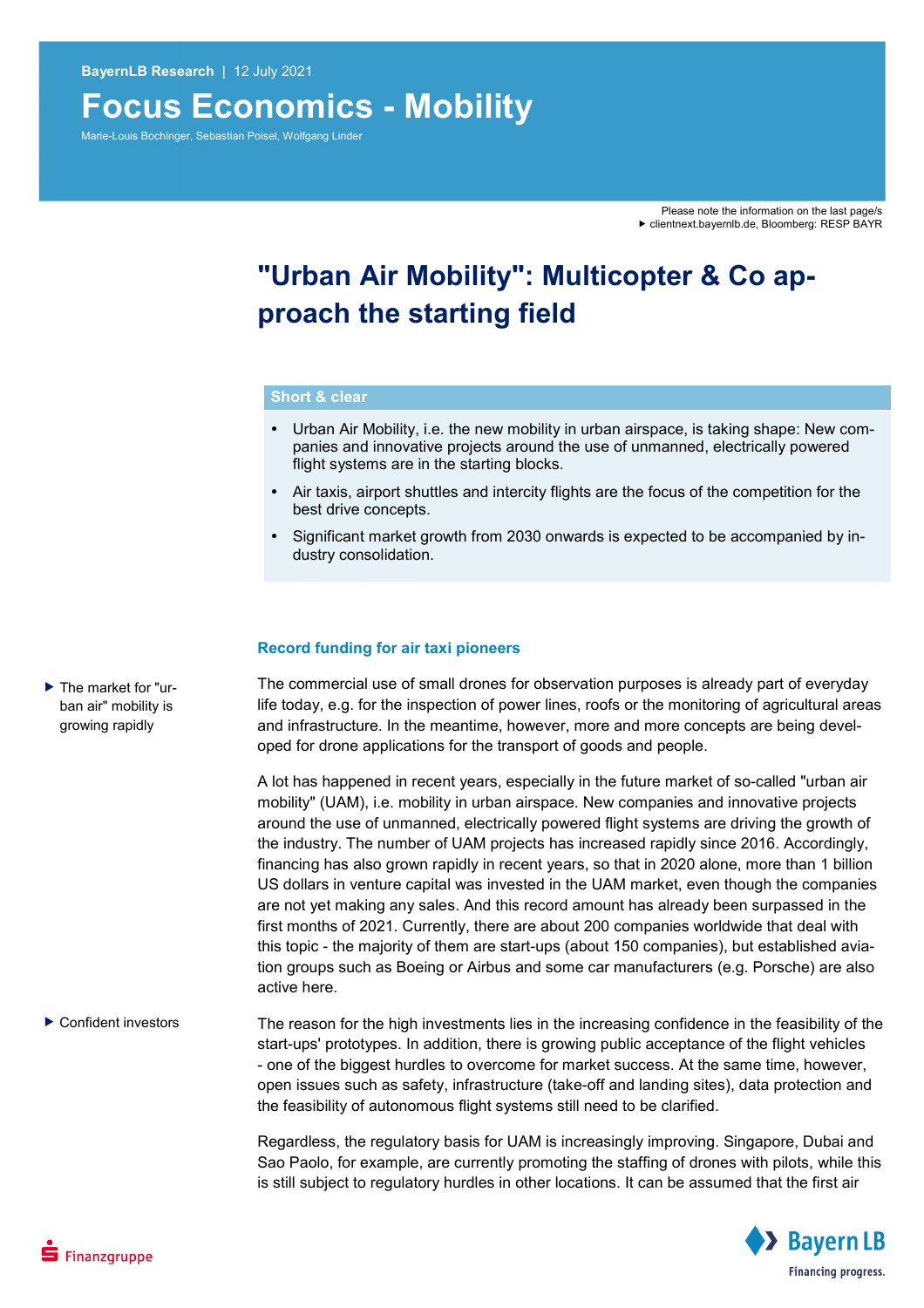taxis will go into operation where, on the one hand, the need is great to relieve the road network and, on the other hand, economic and, above all, regulatory hurdles are low.



Financing volumes of start-ups in the UAM market Balance until 31.12.2020, in million US dollars

Sources: Handelsblatt, Roland Berger, BayernLB Research

In the meantime, the companies are very optimistic and ambitious and plan to launch the first passenger services before 2025. Despite the challenges that still exist and the Corona pandemic, the companies expect the market to continue to develop positively with increasing investments.

In order to be able to realise their ambitious goals, some start-ups are already preparing intensively for market entry, applying for the approval of their aircraft and dealing with the development of the necessary infrastructure. One of the leading companies in terms of marketability is Joby Aviation from the USA with 20 active patents in the field of air taxis (as of the end of 2020). German UAM pioneers Lilium and Volocopter are also pushing ahead with their market launches. Lilium plans to obtain approval for its jet in the USA and Europe at the end of 2023. The first passenger flights are then to follow from 2024. Volocopter has already applied for approval for its VoloCity taxi in the USA and Europe and hopes for approval by the end of 2022. Passengers are then to be transported for the first time in a publicity-boosting manner at the Olympic Games in Paris in 2024. A first test flight recently succeeded at the Paris Air Forum and received a lot of public attention.

### **Three areas of application for passenger drones**

The concepts of the flight vehicles are essentially based on three possible uses for which profitable markets are expected.

The first application is the **air taxi**. Here, the use of drones with a short range (up to 50 km) lends itself to transporting one to two passengers with light luggage (up to 20 kg) over short distances. Volocopter's VoloCity taxi, which was designed specifically for this use, falls into this category. In general, air taxi drones - like traditional car taxis - must be accessible on demand. This leads to a high coordination effort, as the individual taxis have to be distributed to different locations and the charging stations as well as landing points have to be accessible at all times.

The second type of application is **airport shuttles**, which are expected to enter the market the fastest. As most airports are located well outside city centres, these passenger drones must be able to cover longer distances with several passengers and heavy luggage (between 50-80 kg) compared to air taxis. The landing sites in the cities need to be positioned

 Start-ups drive market entry

▶ Constructions of the flight vehicles depending on the area of application

▶ Airport shuttle for business transport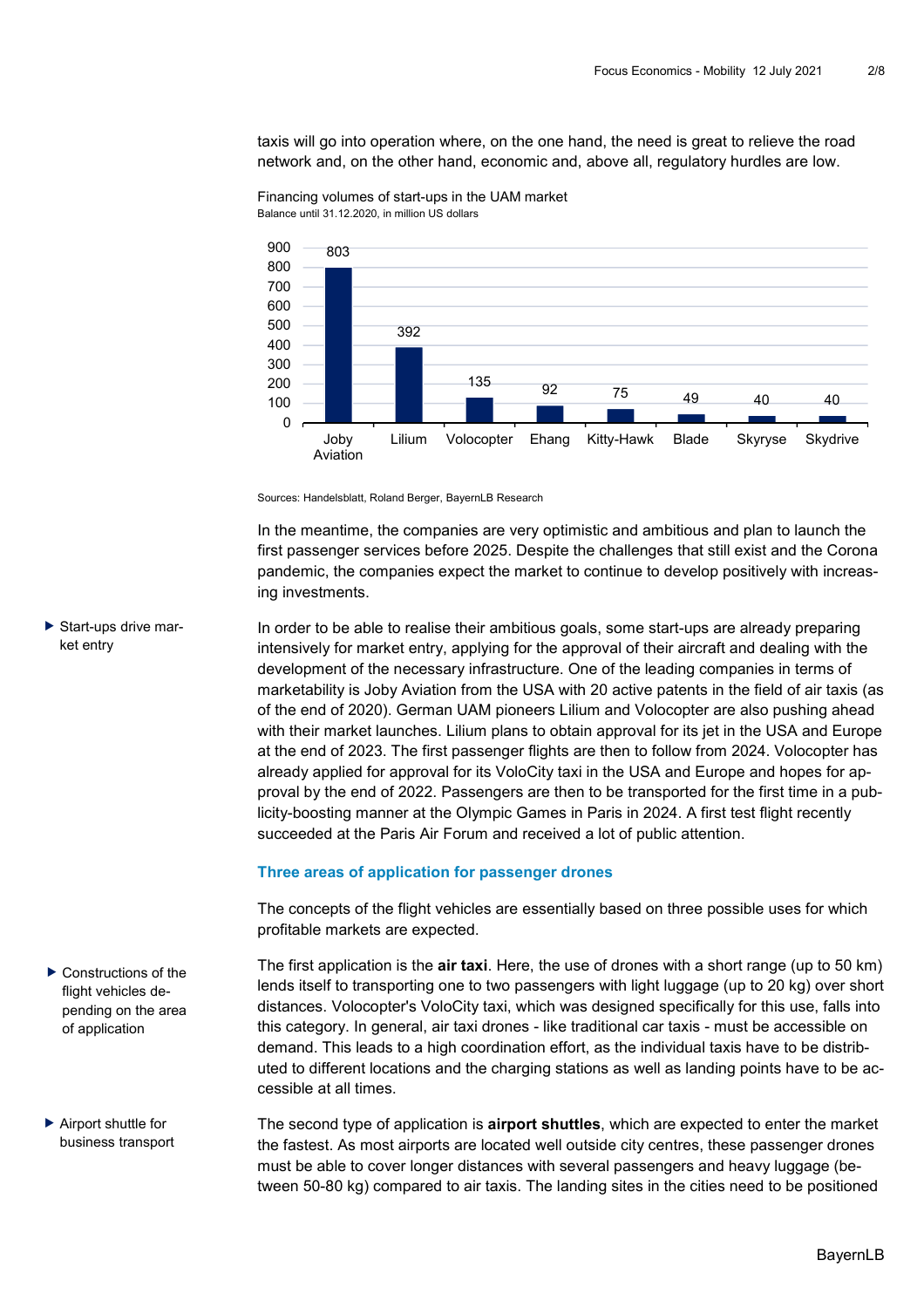at strategic points, as mainly business people are likely to use this means of transport in the initial phase. The flights are probably usually booked in advance and can therefore be planned well for the providers, the coordination effort is less than for air taxis.

The third area of application is **intercity flights**. These typically have to cover longer distances of up to 250 km. The number of passengers to be transported is also significantly higher than with air taxis and airport shuttles. Since the flights are booked in advance and flown on fixed routes, it is relatively easy to set up a predictable and regular operation. Start-ups like Lilium and Joby Aviation have specialised in this market sector with their prototypes.  $\blacktriangleright$  Intercity flights offer fast transport

> For the areas of application of UAM to establish themselves in the market, other, overriding success factors are crucial: the fastest travel option, a favourable fare, the safe and interesting flight experience, the integrated mobility solution and an appealing service. In addition, the further improvement of battery and electric propulsion technology and autonomous flying must make a decisive contribution to the market breakthrough, because it is precisely here that costs can be significantly reduced (e.g. when a pilot is no longer needed).

| Use Cases            | <b>Advantages</b>                                                                                                                                  | <b>Disadvantages</b>                                                                                                                                                      |
|----------------------|----------------------------------------------------------------------------------------------------------------------------------------------------|---------------------------------------------------------------------------------------------------------------------------------------------------------------------------|
| Air taxis            | High network coverage<br>Short flight times                                                                                                        | Availability depending on the<br>number of air taxis<br>Construction of some routes and<br>landing sites required to cover<br>strategic points<br>Large airspace required |
| Airport<br>shuttle   | Fast transport<br>Short transfer times                                                                                                             | Disruption of traditional flight op-<br>erations possible                                                                                                                 |
| Intercity<br>flights | Fast travel times between two<br>cities<br>No major infrastructure require-<br>ments necessary<br>Plannable operation with predict-<br>able demand | High technical challenge due to<br>longer flight times<br>Alternate landing sites required<br>for emergencies                                                             |
|                      | ausse: Deland Desses, Daugral D. Dessessh                                                                                                          |                                                                                                                                                                           |

Source: Roland Berger, BayernLB Research

Currently, the companies are also testing their prototypes in the area of air cargo transport, as there are significantly fewer requirements to fulfil here than for the transport of passengers. In addition, other areas of application for passenger drones are being tested, such as the transport of emergency doctors or short passenger transport over water.

#### **Different types of drones**

The manufacturers of drones cannot rely on existing aircraft models and technologies for their developments, but must invest a great deal of innovative energy in the design of the new types of aircraft. As a result, various types of drones have evolved whose design ultimately reflects their intended use and which are characteristic of urban operations or intercity flights. At the same time, no design has yet emerged that is equally suitable for all purposes. The technology competition to find the right concepts continues.

▶ Quadcopters and multicopters are suitable as air taxis **Quadcopters and multicopters** with four or more fixed propellers can primarily be used for short distances and are very suitable for urban areas due to their low speeds and good hovering and stability characteristics (due to the propellers). They are mainly considered as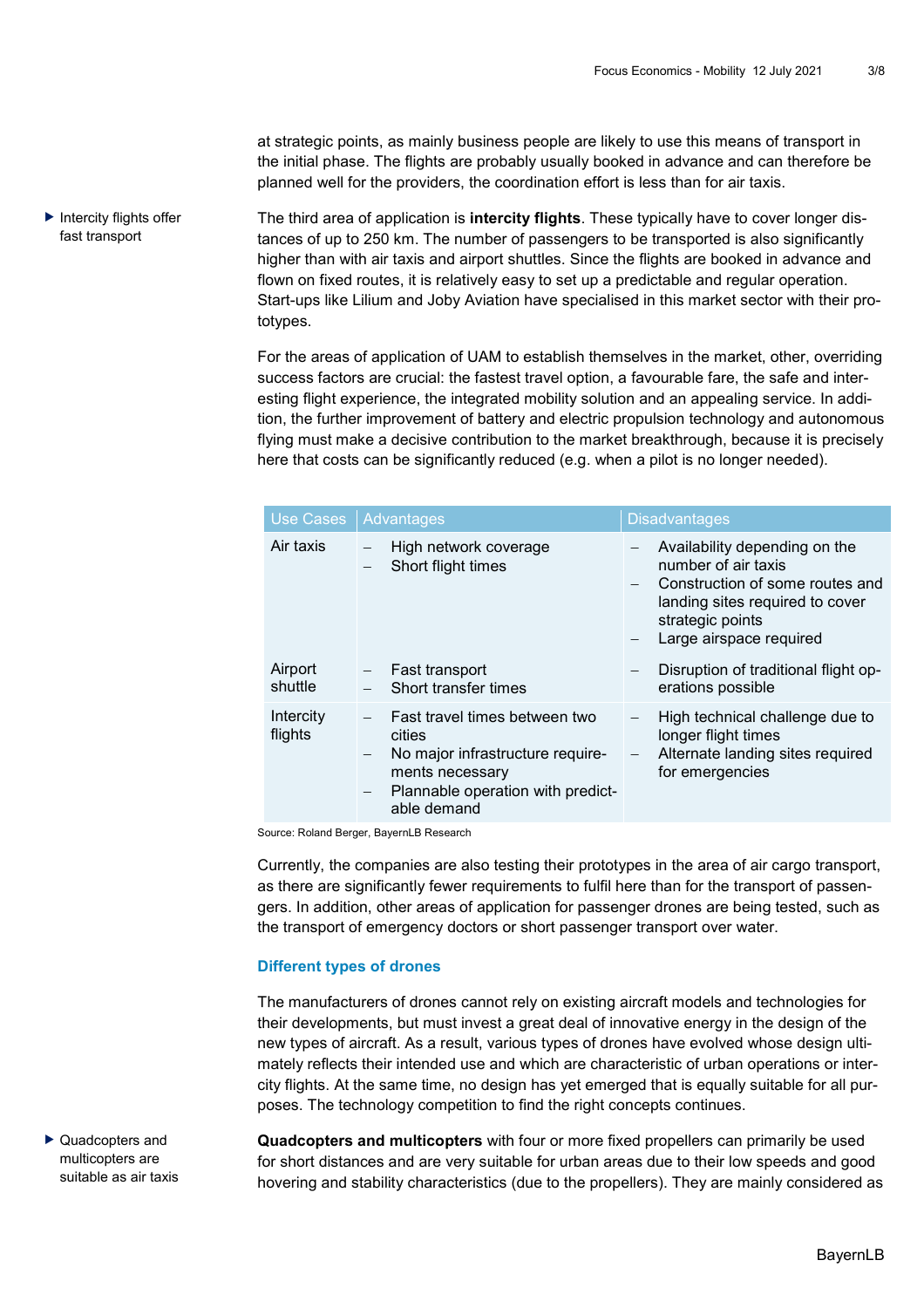inner-city air taxis (landing pads on high-rise buildings or parking garages) and - with restrictions - as airport shuttles.

Covering longer distances requires higher forward speeds, which can be realised with aircraft types such as **tilt-wing/convertible concepts, hybrid concepts** or **fixed-wing concepts.** However, with increasing speed, the hovering stability of the aircraft deteriorates and special landing surfaces are required.

Against this background, the fixed-wing aircraft - the concept with the highest speed and the longest range - is primarily geared towards intercity flights, while tilt-wing/convertible aircraft and the hybrid models can be used more flexibly.

Aircraft types for "Urban Air" Mobility

| <b>Aircraft type</b>                     | <b>Characteristics</b>                                                                                                                                                                                                                                                                                                                                                                        |
|------------------------------------------|-----------------------------------------------------------------------------------------------------------------------------------------------------------------------------------------------------------------------------------------------------------------------------------------------------------------------------------------------------------------------------------------------|
| <b>Multicopter</b>                       | Wingless aircraft concepts with more than four fixed propellers<br>Space for 2 to 4 passengers<br>Speed: 80 to 100 km/h<br>Example: VoloCity taxi (Volocopter)                                                                                                                                                                                                                                |
| Quadcopter                               | Wingless aircraft concepts with four fixed propellers<br>$\qquad \qquad -$<br>Space for 2 to 6 passengers<br>Speed: 120 to 150 km/h<br>Examples: eHang 184, CityAirbus, Pop.Up Next                                                                                                                                                                                                           |
| <b>Hybrid models</b>                     | Fixed, forward-facing propellers for forward motion<br>$\qquad \qquad -$<br>Propellers pointing upwards for the take-off and landing phase<br>$\qquad \qquad -$<br>Space for 2 to 4 passengers<br>Speed: 150 to 200 km/h<br>$\qquad \qquad -$<br>Example: Uber Air<br>$\qquad \qquad -$                                                                                                       |
| Tilt-wing/con-<br>vertible con-<br>cepts | Multiple propellers installed on fixed or tiltable blades<br>$\overline{\phantom{m}}$<br>The wings can change their angle to assume the required posi-<br>$\qquad \qquad -$<br>tions in the take-off, landing, flight and hovering phases<br>Space for 2 to 4 passengers<br>$\overbrace{\phantom{123221111}}$<br>Speed: 180 to 250 km/h<br>Example: Vahana (from Airbus)<br>$\qquad \qquad -$ |
| Fixed-wing air-<br>craft                 | Aircraft taking off and landing vertically<br>$\qquad \qquad -$<br>Drives can be variably adjusted depending on the flight phase<br>$\qquad \qquad -$<br>Space for 2 to 4 passengers<br>$\qquad \qquad -$<br>Speed: 200 to 300 km/h<br>Example: Lilium jet<br>$\qquad \qquad -$                                                                                                               |

Source: Roland Berger, BayernLB Research

#### **Market growth of 25% p.a. possible from 2030 onwards**

The consulting firm Roland Berger forecasts that the market volume of "urban air" mobility will grow to 90 billion US dollars by 2050, with about 160,000 commercial passenger drones in the air by then. According to the forecast, about one-third of the revenue will be generated from airport shuttles (35%), intercity flights (29%) and air taxis (36%) respectively.

The Fraunhofer IAO assumes that the first model projects will come onto the market between 2025 and 2030, and industry experts expect sustainable business models from 2030 onwards. Roland Berger also assumes that the UAM market will only gain momentum after 2030, but then with high annual growth rates (around 25% p.a. in the period from 2030 to 2050).

▶ "Urban Air" mobility gains momentum from 2030 onwards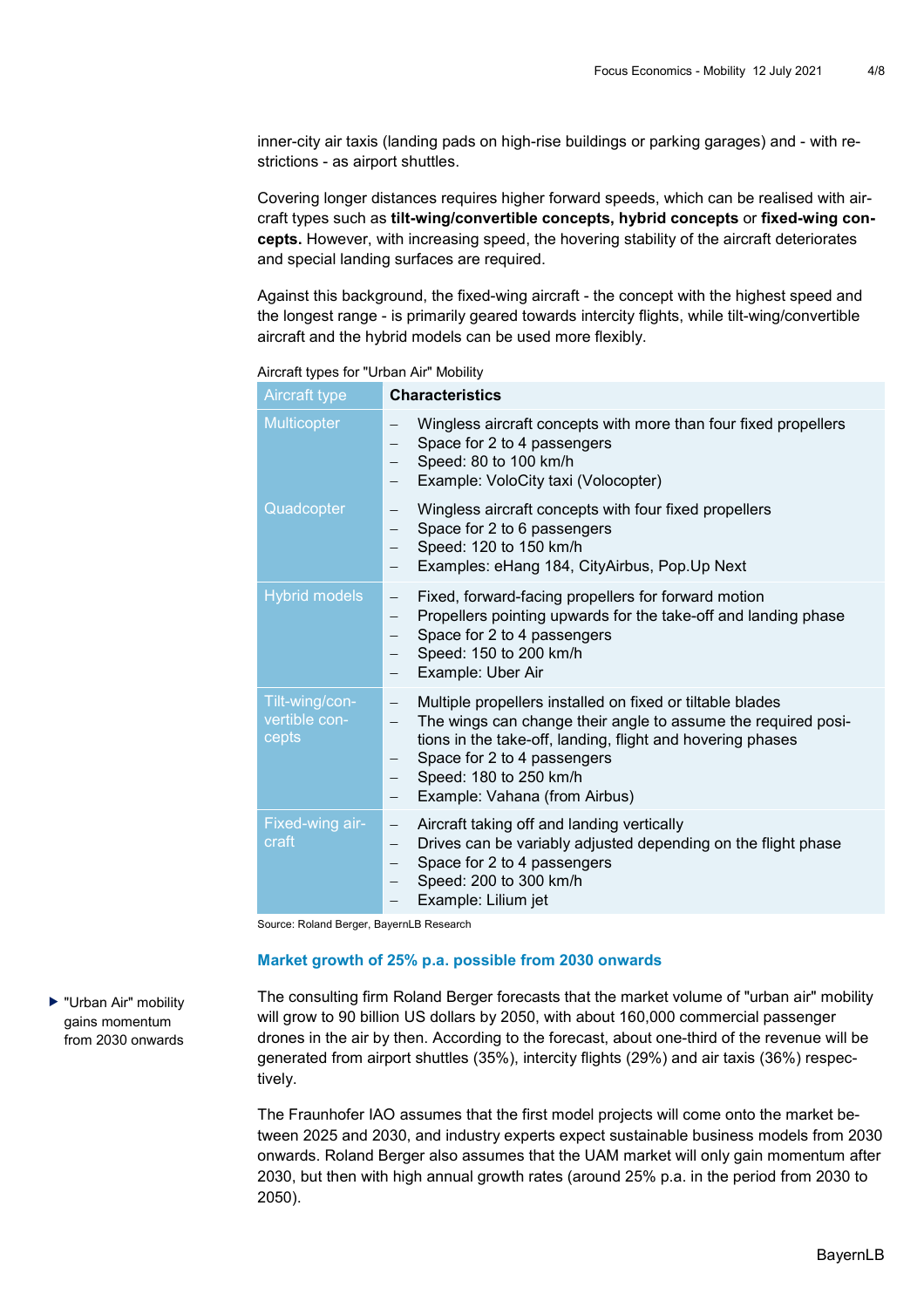



Sources: Roland Berger, BayernLB Research

### **Consolidation process expected**

Currently, there are still over 100 prototypes from various manufacturers on the UAM market. Market observers assume that only about 20% of these aircraft will actually make it to market and survive there. Thus, a strong market shakeout and consolidation process is expected for the next few years, as despite the many suppliers on the market, no manufacturer or business model has yet been able to decisively assert itself. The start-ups Joby Aviation and Lilium are financially well prepared for this consolidation process. Both companies are valued at over 1 billion dollars each, which already makes Lilium one of the German unicorns.

- The lack of a resilient business model and a continuously revenue-generating product are currently the biggest challenges in the UAM sector. Therefore, the continuous development and optimisation of systems and prototypes is an important prerequisite to drive the development and growth of the market. At the same time, the development of new aircraft concepts incurs very high costs (between \$500 million and \$1 billion), so access to capital is an important prerequisite for the further development of the industry. This is often a major challenge, especially for start-up companies.  $\blacktriangleright$  Innovation means high costs
	- Another important success factor for the UAM market is the expansion of cooperations between drone manufacturers, operators, infrastructure providers and the public sector. Only the establishment of a comprehensive UAM ecosystem can rapidly drive the growth of the industry. Especially at the beginning of market entry, the cost of using a passenger drone will be high and the supply low. As a result, only a small part of the population will initially be able to use this form of transport. Only over time will further technical developments, economies of scale, a nationwide infrastructure and a growing supply lead to falling prices and thus to higher demand.
		- Germany has selected five model regions for UAM initiatives (Aachen, Hamburg, Ingolstadt, Münster and Northern Hesse) as part of the European innovation partnership "Smart Cities and Communities". In this way, the Federal Republic aims to expand its position in the UAM sector and develop into a lead market for transport and passenger drones. Against this backdrop, national research funding in this area will also be expanded to further support German pioneering companies such as Lilium and Volocopter and to consolidate their market position.
- 
- ▶ Cooperations necessary

 $\blacktriangleright$  Germany wants to become a lead market for UAM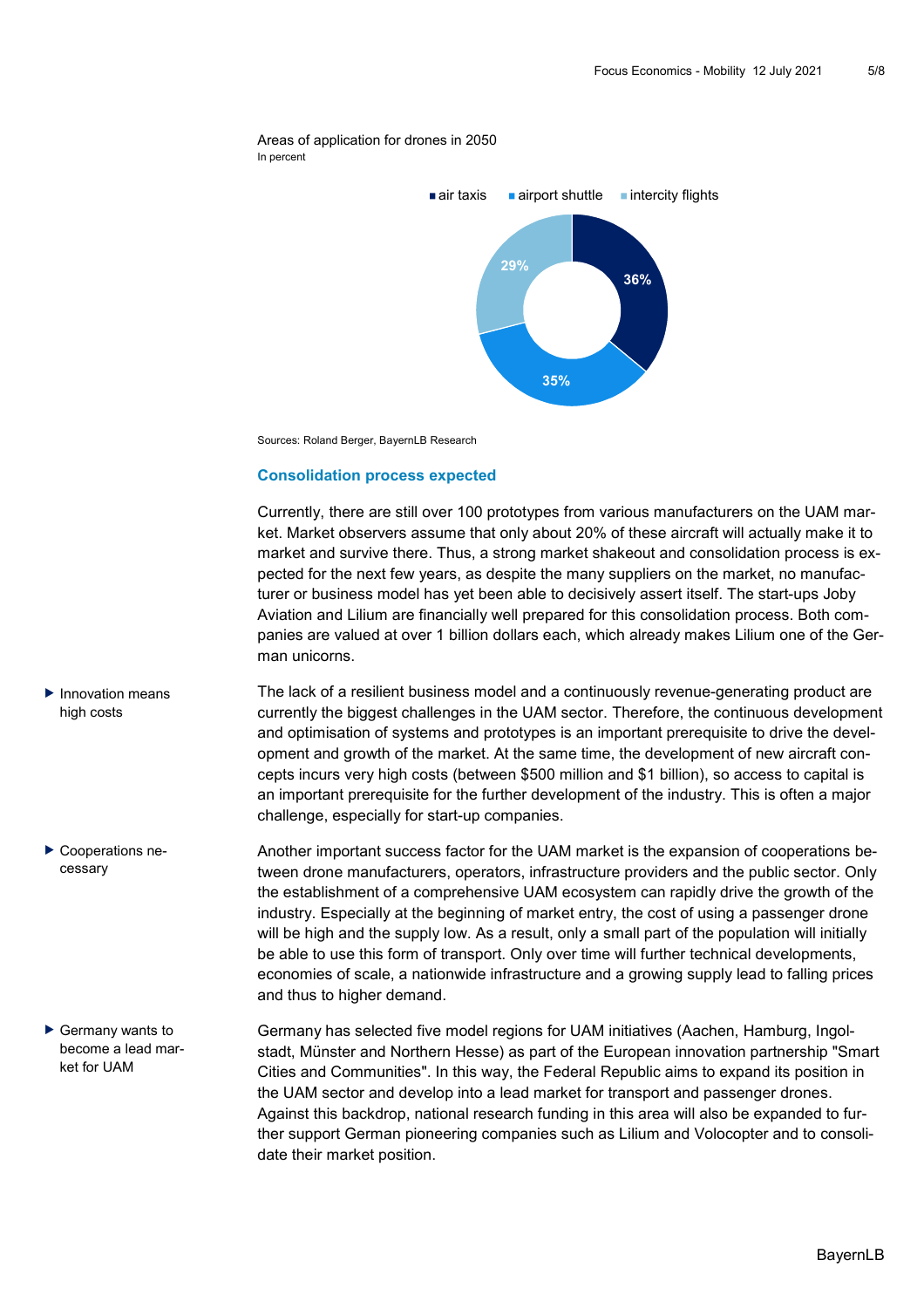For example, Volocopter is currently working with the DLR (Deutsches Zentrum für Luftund Raumfahrt) on a system for automated decision-making for safety procedures, which is an important building block for series production readiness and further acceptance of air taxis. The research project, which is budgeted at more than 348,000 euros, is 76% funded by the German Federal Ministry of Transport. The UAM project in Ingolstadt is also to receive 100 million euros in funding from the two-billion-euro pot of Bavaria's high-tech agenda. Accordingly, 15 million euros in funding are earmarked for 2021, 25 million euros for 2022 and 60 million euros for the following years.

As the market matures, the financing structures of the sector are also likely to change. While the importance of venture capitalists is declining, commercial banks will increasingly become involved with promotional loans, hedging of exchange rate risks or guarantees. Further opportunities exist in financing the aircraft for an operator if, for example, the operator is to contractually supply UAM to a city for a certain period of time. And once the urban air mobility model is firmly established, this simplifies the financing of the aircraft, as they can be resold in the event of non-payment.

### **Conclusion: Great potential, but also risks**

Notwithstanding the potential, the UAM market also has some risks. In particular, government regulation, public acceptance and the pace of technological progress are unclear. Nevertheless, investors obviously believe in the potential of the market and the start-ups involved are also very optimistic. It remains to be seen to what extent the providers can keep to their schedule and which business model will ultimately prevail. The coming years will be decisive for the further development of the industry and the companies will have to be measured against their promised goals.

The extent to which the Corona pandemic will influence this development is difficult to assess. While traditional aviation is heavily impacted by the pandemic consequences, this cannot be directly transferred to the UAM market. The key drivers of the market, such as congestion avoidance, urbanisation and the desire to save time, will remain regardless of the pandemic. Some developments may be delayed, but the Corona pandemic should not change the basic market potential.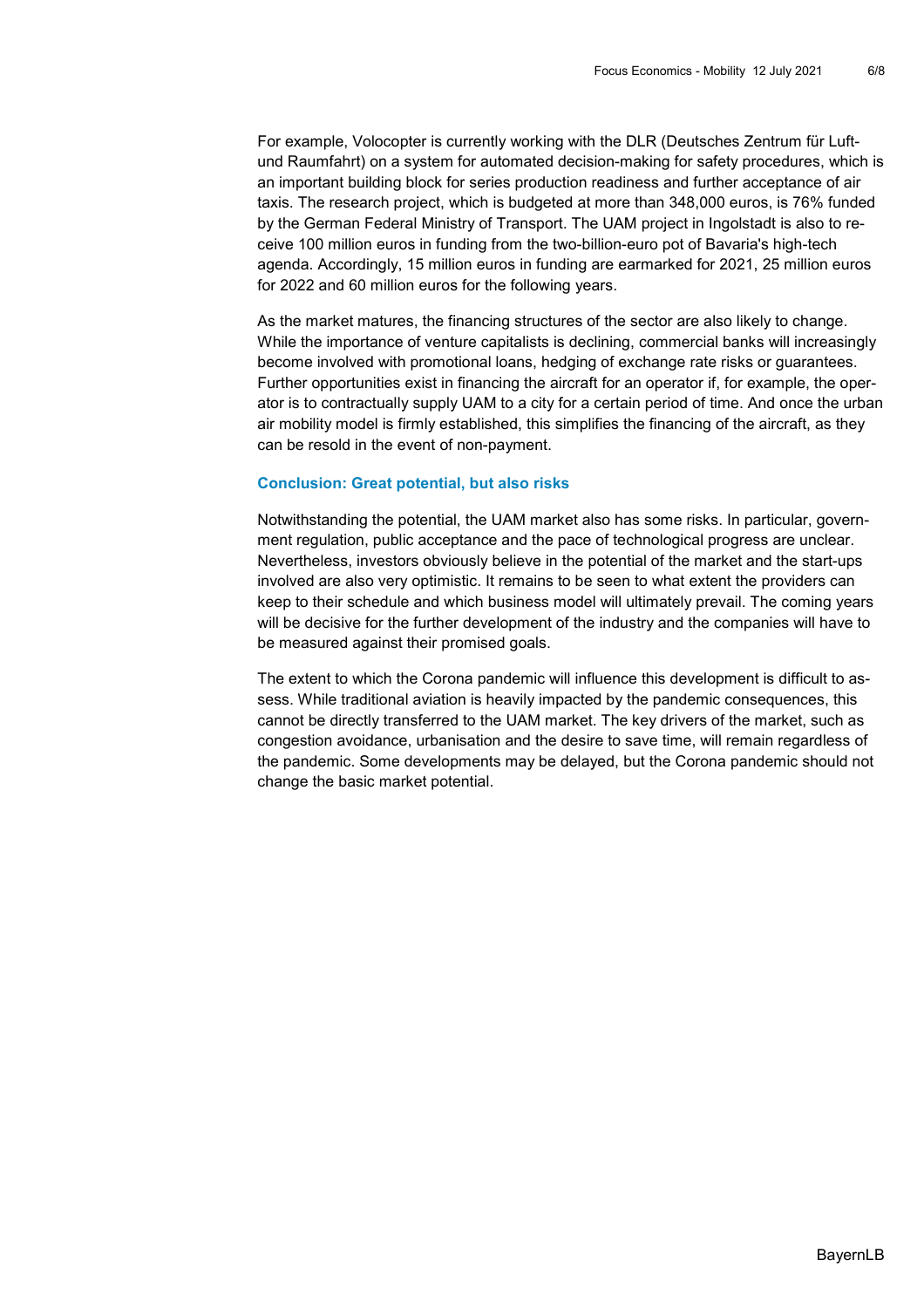#### **BayernLB Research**

## **Dr. Jürgen Michels, Chief Economist and Head of Research, -21750 Anna Maria Frank, -21751; Secretary**

 **Ingo Bothner, -21787**; Media Engineering, Business Management  **Christoph Gmeinwieser, -27053**; CIIA, Business Management **Dr. Ulrich Horstmannm -21873;** CEFA, ,Business Management **Hans-Peter Reichhuber, -21780;** Business Management

**Country Risk & Sector Analysis Country Risk & Sector Analysis Country Risk & Sector Analysis** 

 **Hubert Siply, -21307 Emanuel Teuber, -27070 Manuel Schimm, - 26845** Green Finance, Covered Bonds, Banks Asia **Manuel Andersch, -27448 Gebhard Stadler, CFA, -28891** US, Fed, UK, Switzerland, FX, Gold Euro area, DE, ECB, Northern/Eastern Europe **Wolfgang Kiener, -27058 Roland Gnan, -26658** FX, Commodities US, Fed, Canada, CIS **Manfred Bucher, CFA, -21713 Verena Strobel, -21320 Rates & Equity Strategy, Asset Allocation**  Southern Europe, Near and Middle East, Africa **Dieter Münchow, -23384 Dr. Alexander Kalb, -22858** Value Investing & Behavioral Finance Mech. Engineering, Western Europe, South America **Alfred Anner, CEFA, -27072** Wolfgang Linder, -21321 Covered Bonds Mobility **Georg Meßner, CFA, -26396** Thomas Peiß, -28487 Banks Energy **Pia Ahrens, -25727 Asja Hossain, CFA, -27065** Corporate Bonds & SSD, Strategy Construction, Basis Resources **Matthias Gmeinwieser, CIIA, -26323 Miraji Othman, -25888** Corporate Bonds & SSD Technology **Christian Strätz, CEFA, CIIA, -27068 Dr. Sebastian Schnejdar, -26386** Corporate Bonds & SSD, Green Finance Real estate

**E-mail: firstname.lastname@bayernlb.de Phone: +49 89 2171 + extension number**